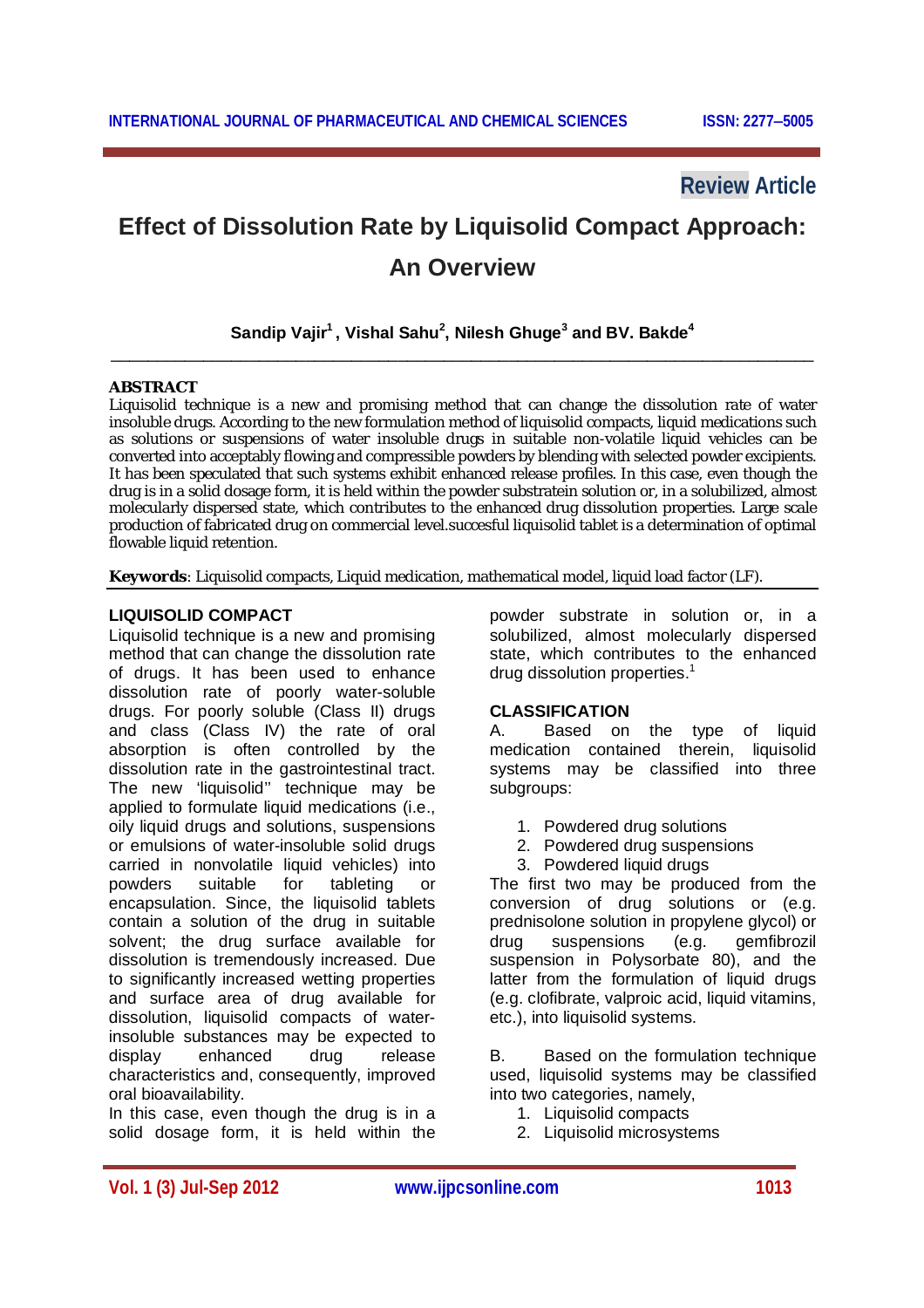Liquisolid compacts are prepared using the previously outlined method to produce tablets or capsules, whereas the liquisolid microsystems are based on a new concept which to produce an acceptably flowing admixture for encapsulations.<sup>2</sup>

## **ADVANTAGES OF LIQUISOLID COMPACT**

- 1. A great number of slightly and very slightly water-soluble and practically water-insoluble liquid and solid drugscan be formulated into liquisolid systems using the new formulation-mathematical mode.
- 2. This technique is successfully applied for low dose water insoluble drug.
- 3. The absolute bioavability of the drug from the liquisolid tablet is 15% higher than that commercial one.
- 4. There production cost is lower than that of soft gelatin capsules because the production of liquisolid systems is similar to that of conventional tablets.
- 5. Drug dissolution from liquisolid compact is independent to the volume of dissolution media.
- 6. Most of liquid or solid 'waterinsoluble drug' may be formulated into immediate release or sustained release'Liquisolid compact' or 'Liquisolid microsystem<sup>3</sup>

## **LIMITATIONS**

- 1. This techniques is not applicable for high dose insoluble drug.
- 2. Mathematical calculation require<sup>4</sup>

## **Components of Liquisolid Compact Formulation**

Liquisolid compact mainly includes

- 1. Non volatile solvent
- 2. Disintegran
- 3. Carrier material
- 4. Coating material

#### **1. Non volatile Solvent**

Non volatile Solvent should be Inert, high boiling point, preferably water-miscible and not highly viscous organic solvent systems and compatible with having ability to solubilise the drug. The non volatile solvent acts as a binding agent in the liquisolid formulationVarious non-volatile solvents sed for the formulation of liquisolid systems include Polyethylene glycol 200 and 400, glycerin, polysorbate 80 and propylene glycol.

#### **2. Disintegrant**

Superdisintigrants increases the rate of drug release, water solubility and wettability of liquisolid granules. Mostly superdisintigrants like sodium starch glycolate and crosspovidone .

#### **3. Carrier Materials**

Carrier material should be porous material possessing sufficient absorption properties which contributes in liquid absorption.The carrier and coating materials can retain only certain amounts of liquid and at the same time maintain acceptable flow and compression properties hence, increasing moisture content of carrier's results in decreased powder flowability These include grades of microcrystalline cellulose such as avicel PH 102 and avicel PH 200 ,20.

## **4. Coating Materials**

Coating material should be a material possessing fine and highly adsorptive particles which contributes in covering the wet carrier particles and displaying a drylooking powder by adsorbing any excess liquid.Coating material is required to cover the surface and maintain the powder flowability34.Coating material includes silica (Cab-O-Sil) M520,35,Aerosil 20030, Syloid, 244FP 20,35 etc. 5

#### **Basic theoretical aspect to formulate Liquisolid Compact**

These studies are related to the flow and compression of formulation. The mathematical model of liquisolid systems,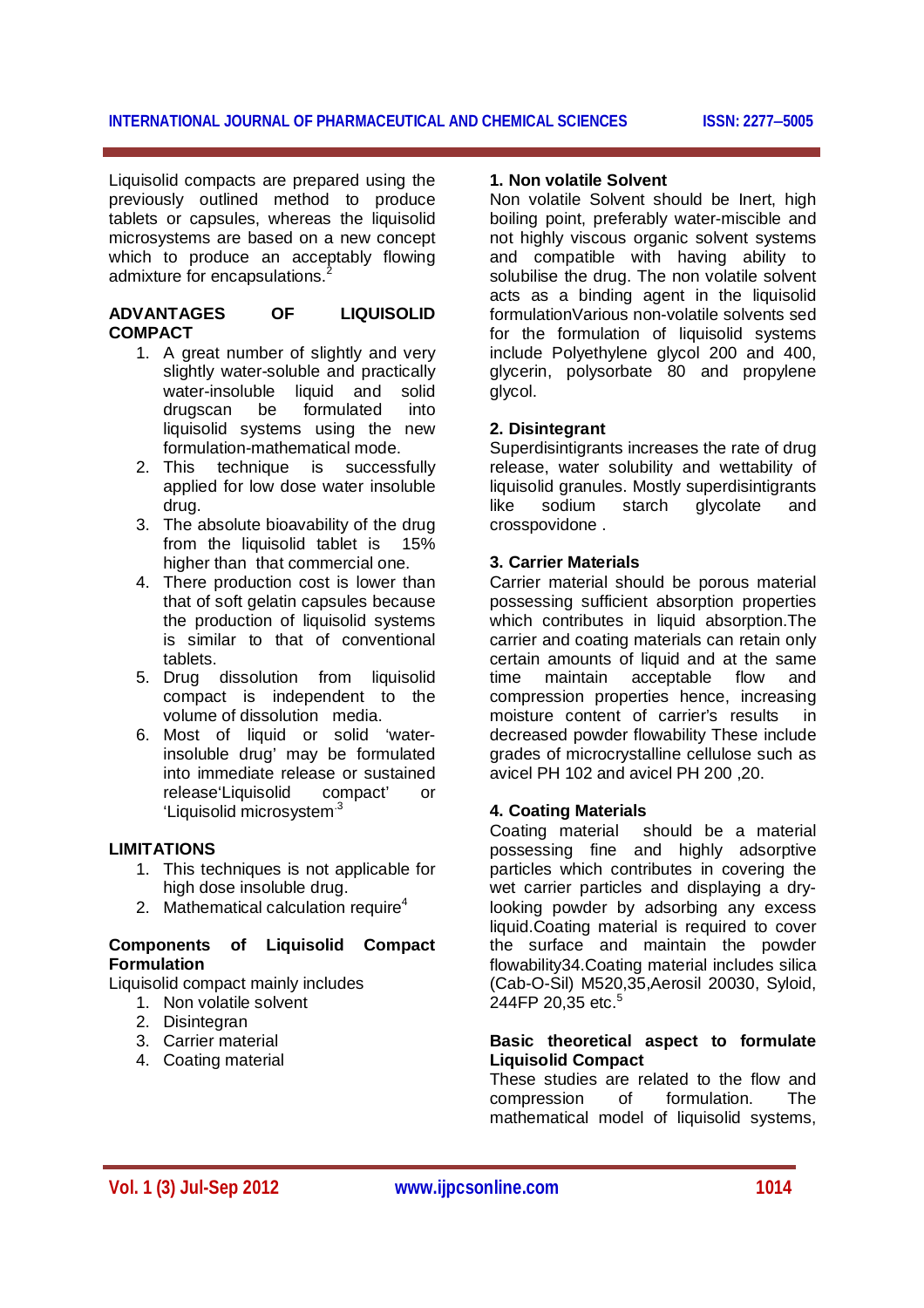which is based on the flowable  $(\Phi - \text{value})$ and compressible  $(\Psi -$  number) liquid retention potentials of the constituent powders. According to the theories, the carrier (Q)and coating powder(q) materials can retain only certain amounts of liquid while maintaining acceptable flow and compression properties. Depending on the excipient ratio (R) of the powder substrate,

where: 
$$
R = Q/q
$$
.... (1)

Which is the fraction of the weights of the carrier (Q) and coating (q) materials present in the formulation, an acceptably flowing and compressible liquisolid system can be prepared only if a maximum liquid load on the carrier material is not exceeded. Such a characteristic amount of liquid is termed the liquid load factor (Lf) and defined as the weight ratio of the liquid medication (W) and carrier powder (Q) in the system, i.e. :

 $Lf = W/Q$  …… (2)

It should be emphasized that the terms 'acceptably flowing' and 'acceptably compressible' imply preselected and desirable levels of flow and compaction which must be possessed by the final liquid:<br>powder admixtures. Essentially. the powder admixtures. Essentially, the acceptable flow and compaction characteristics of liquisolid systems are ensured and, in a way, built in during their manufacturing process via the  $(\Phi - \text{value})$ and  $(\Psi -$  number) concepts, respectively. These are introduced for fundamental properties of powders and are referred to as their flowable and compressible liquidretention potentials. The maximum amount of liquid loads on the carrier material, termed ''load factor" (Lf). The coating/carrier ratio (R) is important for determining the "optimum flowable load factor" (Lf) which gives acceptable flowing powders and is characterised by the ratio between (W) and (Q), as shown in Eqs. 1 and 2.

Lf =  $\Phi$  CA +  $\Phi$  CO (1/R.....(3) Where,  $\Phi$  CA is the flowable liquid-retention potential of the carrier and  $\Phi$  CO is the flowable liquidretention potential of the coating material



**Steps involved in the preparation of liquisolid systems<sup>6</sup>**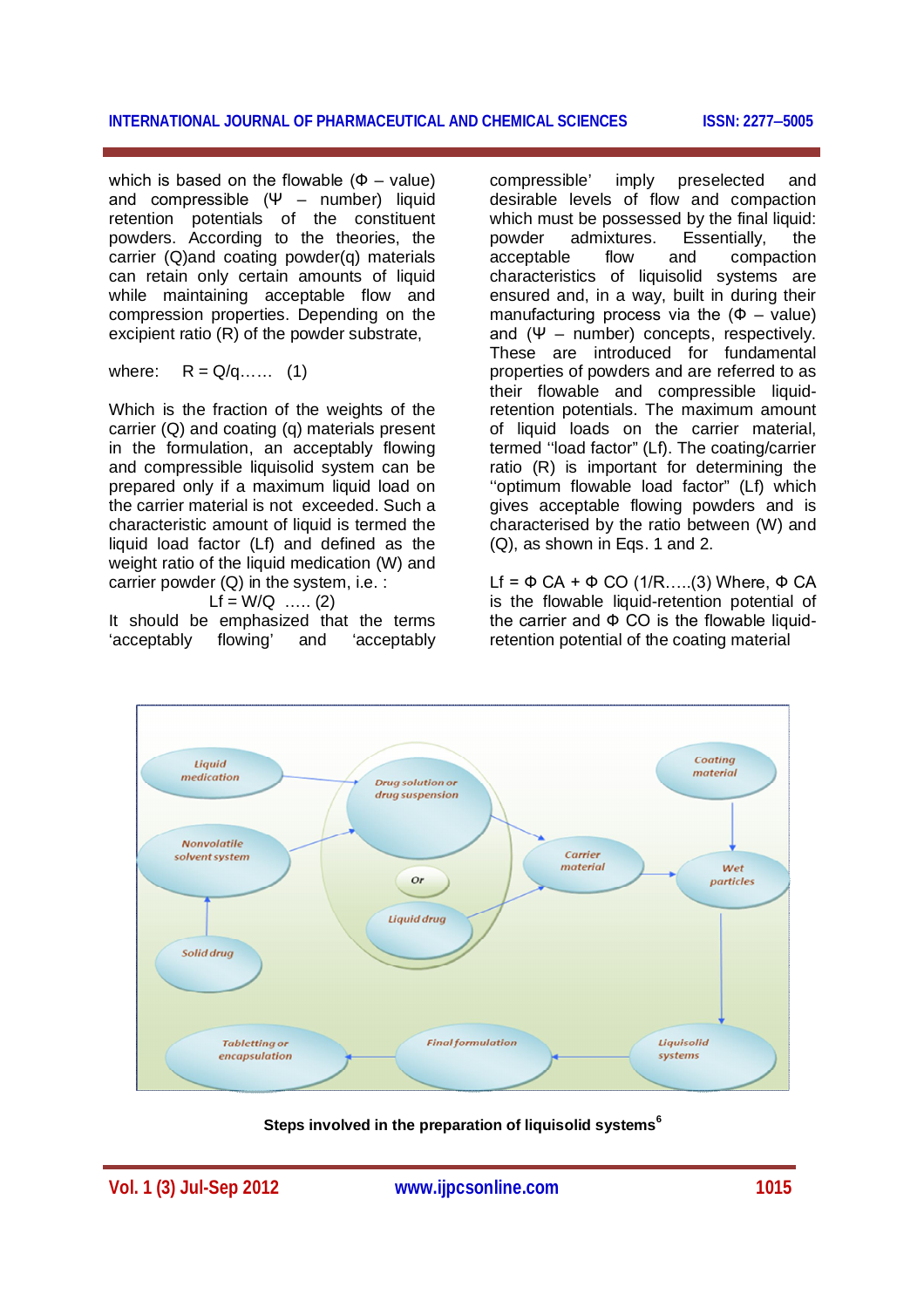## **Preparation of liquisolid tablets**

Calculated quantities of drug and nonvolatile solvent is accurately weighed in 20 ml glass beaker and then heated to dissolve the drug in that solvent. The resulting hot medication is incorporated into calculated quantities of carrier and coating materials. Mixing process is carried out in three steps as described by Spireas et al. During the first stage, the system is blended at an approximate mixing rate of one rotation per second for approximately one minute in order to evenly distribute liquid medication in the powder. In the second stage, the liquid/powder admixture is evenly spread as a uniform layer on the surfaces of a mortar and left standing for approximately 5 min to allow drug solution to be absorbed in the interior of powder particles. In the third stage, the powder is scraped off the mortar surfaces by means of aluminum spatula and then blended with sodium starch glycolate for another 30 seconds in a similar way to the first stage. This gives final liquisolid formulation to be compressed.<sup>7</sup>

## **Pre-formulation Studies**

Pre-formulation Studies includes

- 1. Determination solubility of drug in different non-volatile solvents
- 2. Determination of angle of slide
- 3. Determination of flowable liquid retention potential (Φ value)
- 4. Calculation of liquid load factor (Lf)
- 5. Liquisolid compressibility test  $(LSC)^8$

## **Pre Compression Evaluations**

The flowability of a powder is of critical importance in the production of pharmaceutical dosage forms in order to get a uniform feed as well as reproducible filling of tablet dies, otherwise, high dose variations will occur. In order to ensure the flow properties of the liquisolid systems that will be selected to be compressed into tablets and further evaluated, angle of repose measurements, Carr's index and Hausner's ratios were adopted.<sup>9</sup>

#### **Post compression Evaluations**

- a) Content of uniformity
- b) Hardness
- c) Weight variation
- d) Friability
- e) Disintegration
- f) In vitro dissolution studies
- These are should be in the official limits prescribed by official pharmacopoeia.<sup>10</sup>

## **Evaluation of Liquisolid Systems Flow behavior**

Flow properties are the important concern in the formulation and industrial production of tablet dosage form. Angle of repose is characteristic to the flow rate of powder. In general, values of angle of repose ≥ 40ºindicate powders with poor flowability.

## **Differential Scanning Calorimetry (DSC)**

It is necessary to determine any possible interaction between excipients used in the formulation. This will also indicate success of stability studies41. If the characteristic peak for the drug is absent in the DSC thermogram, there is an indication that the drug is in the form of solution in liquisolid formulation and hence it is molecularly dispersed within thesystem30

## **X-ray diffraction (XRD)**

Generally, disappearance of characteristic peaks of drug in the liquisolid formulation and retaining peaks of carrier material is observed30. This indicates that drug gets converted to amorphous form or in solubilized form in the liquisolid formulation.Scanning

## **Electron Microscopy (SEM)**

After SEM study, complete disappearance of crystals of drug which confirms that drug is totally solubilized in liquisolid system and this ensures the complete solubility.

## **Fourier Transform Infrared spectroscopy (FTIR) (Bhise et al., 2009)**

FTIR studies are performed to determine the chemical interaction between the drug and excipients used in the formulation. The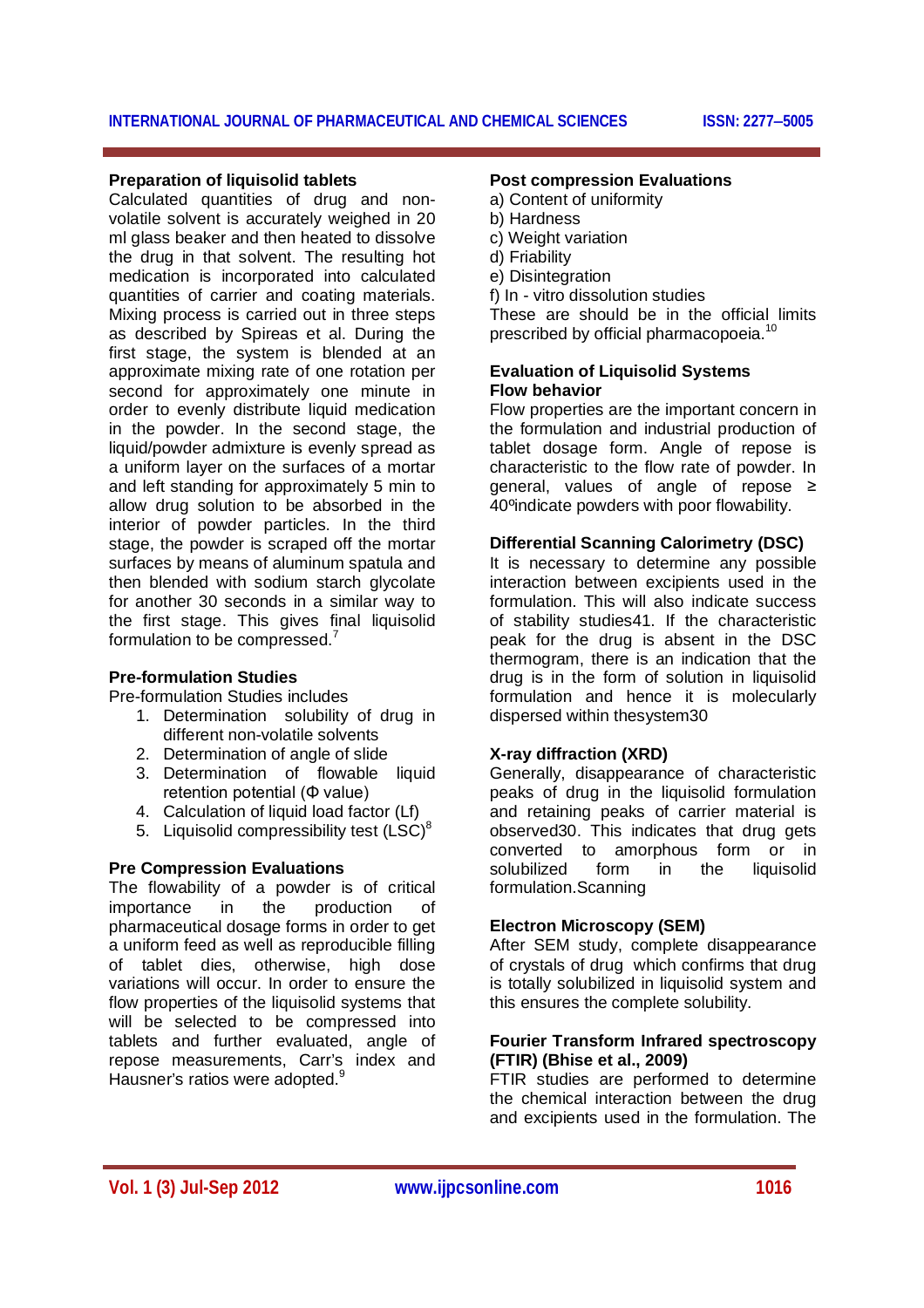presence of drug peaks in the formulation and absence of extra peaks indicates there is no chemical interaction.<sup>11</sup>

## **In vivo evaluation of Liquisolid tablets**

Khaled et al.10 evaluated liquisolid tablets in beagle dogs. They found that absolute bioavailability of drug from liquisolid tablets was 15% higher than marketed tablets.<sup>12</sup>

## **Dissolution testing of Liquisolid formulations**

Works of many researchers revealed that dissolution rate improvement is observed in case of liquisolid formulation. It was also proved that at low drug concentrations in liquid medication, more r apid release rates are observed. This may be due to the precipitation of drug within silica pores at high drug concentration.<sup>13</sup>

## **Applications of Liquisolid Tablets**

Rapid release rates are obtained in liquisolid formulations. These can be efficiently used for water insoluble solid drugs or liquid lipophilic drugs. Sustained Release of drugs which are water soluble drugs such as propranolol hydrochloride has been obtained by the use of this technique.<sup>14</sup>

## **CONCLUSION**

In conclusion, liquisolid compact refers to formulations formed by conversion of solid state to liquid state, drug suspensions or drug solution in non-volatile solvents into dry, nonadherent, free-flowing and compressible powder mixtures by blending the suspension or solution with selected carriers and coating agents. The formed liquisolid tablets dosage form showed significantly greater extent of absorption due to their solubility and dissolution improvement. The technique is also used to design sustained release systems by using hydrophobic carriers instead of hydrophilic carries in liquisolid systems. Therefore, this formulation of the drug has the potential to be considered for human study in order to be manufactured on a large scale.

## **REFERENCES**

- 1. Stegemann S. Leveiller F. et al. When poor solubility becomes an issue: From early stage to proof of concept. Eur J Pharm Sci. 31:249- 261.
- 2. Nokhodchi A. The effect of type and concentration of vehicles on the dissolution rate of a poorly soluble drug (indomethacin) from liquisolid compacts. J pharm Sci. 8(1):18-25.
- 3. Elkordy AA and Ngiik T. Effects of Liquisolid formulations on dissolution of Naproxen. Eur J Pharm Biopharm. 1-14.
- 4. Javadzadeh Y and Nokhodchi A. Liquisolid technique for dissolution rate enhancement of a high dose water-insoluble drug (carbamazepine). Int J Pharm. 341:26-34.
- 5. Spireas S. Liquisolid Systems and Methods of Preparing Same. U.S. Patent. 6423339 B1 200.
- 6. Amal AE and Ngiik T. Eur J Pharm Biopharm. 2009;73:373–8.
- 7. Javadzadeh Y, Siahi MR, Barzegar-Jalali M, et al. The effect of type and concentration of vehicles on the dissolution rate of a poorly soluble drug (indomethacin) from liquisolid compacts. J Pharm pharmaceut Sci. 2005;8:18- 25.
- 8. Spireas SS, Jarowski CI and Roher BD. Pharm Res. 1992;9:1351–58.
- 9. Fahmy RH and Kassem MA. Enhancement of famotidine dissolution rate through liquisolid tablets formulation: In vitro and In vivo evaluation. Eur J Pharm Biopham. 2008;69:993-1000.
- 10. Khaled KA, Asiri YA and El-Sayed YM. In Vivo Evaluation of Liquisolid Tablets in Beagle Dogs. Int J Pharm. 2001;222:1-6.
- 11. Smirnova I, Suttiruengwong S, Seiler M and Arlt M. Dissolution rate enhancement by adsorption of poorly soluble drugs on hydrophilic